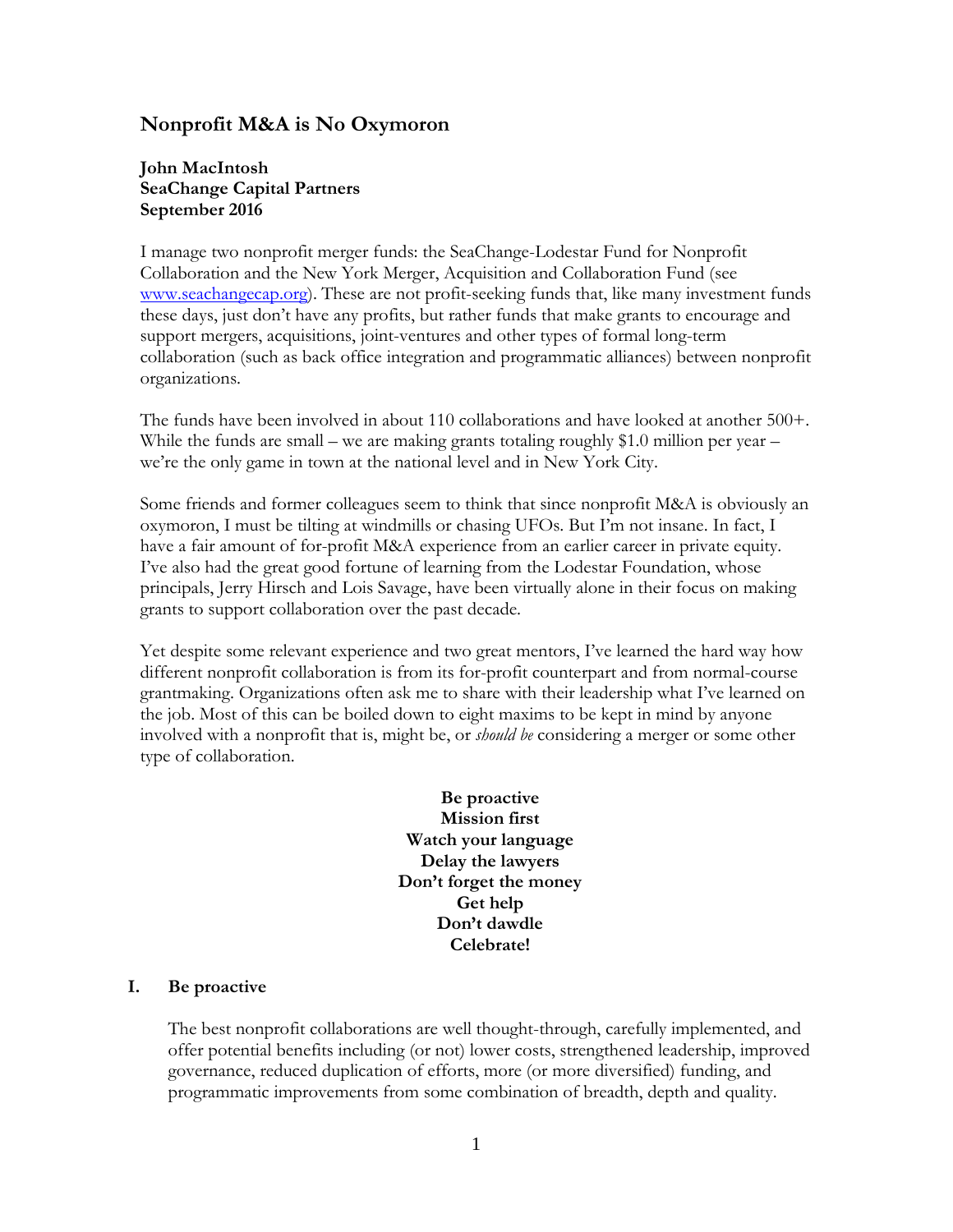Given this range of potential benefits, collaboration is an option that should be considered a proactive strategy even by strong and growing organizations. The best collaborations we have seen often fit this description. However, all too often collaboration is considered only in reaction to a looming or potential crisis. In fact, I continue to be astounded by how many nonprofits, even those with seemingly wellfunctioning boards of apparently clear-thinking people, find themselves under great financial pressure with few degrees of freedom and very little time. A number of factors may explain how this happens:

- o Most nonprofits other than elite universities, hospitals or major cultural institutions – have far less margin for error than many board members realize. Most have, at best, three months of liquidity (six months is a luxury), enter each fiscal year with a sizeable funding gap, and have very little visibility into the decision making of their funders.
- o The financial resources available to handle a bump in the road are generally less than meets the eye given the restricted nature of many grants (and fees from government contracts). So cash cannot always be used to plug a hole. And using restricted cash for other purposes often creates a bigger problem in the future.
- o If financial problems do arise, restructuring alone can seldom solve them. While a distressed business is often a fine operating business burdened (for whatever reason) with a balance sheet in need of restructuring, this is seldom the case for a nonprofit.
- o At the first sign of trouble, funders often run—creating a nonprofit version of a classic "run on the bank." Or even if they don't run outright, they often delay their funding decision "until the next grant cycle". Either way, this can quickly cause problems if there is little surplus to tide the organization over.
- o Few carrots exist to encourage funders to take organizational risk. Unlike a for-profit company, a nonprofit cannot offer funders a reduced price, seniority, or other advantageous terms. No specialist funders are organized to evaluate and assume organizational and/or financial risks. So the best hope, if trouble comes, is to limp along, hollowing out the program, freezing salaries, reducing headcount, and begging existing supporters for support, all the while continuing to show a brave face to the external world.
- o There are no outside parties or forces encouraging an organization to step back and take an objective view of its situation. There are no nonprofit equivalents to rating agencies, stock market analysts, or even short-sellers. There are no imperfect but impossible to ignore proxy indicators of organizational health such as stock prices or credit spreads.
- o Exploring and implementing collaboration often takes much longer than expected, can require great patience, and costs money. Compelling collaborations sometimes gestate for years in some form or other. Working through the due diligence process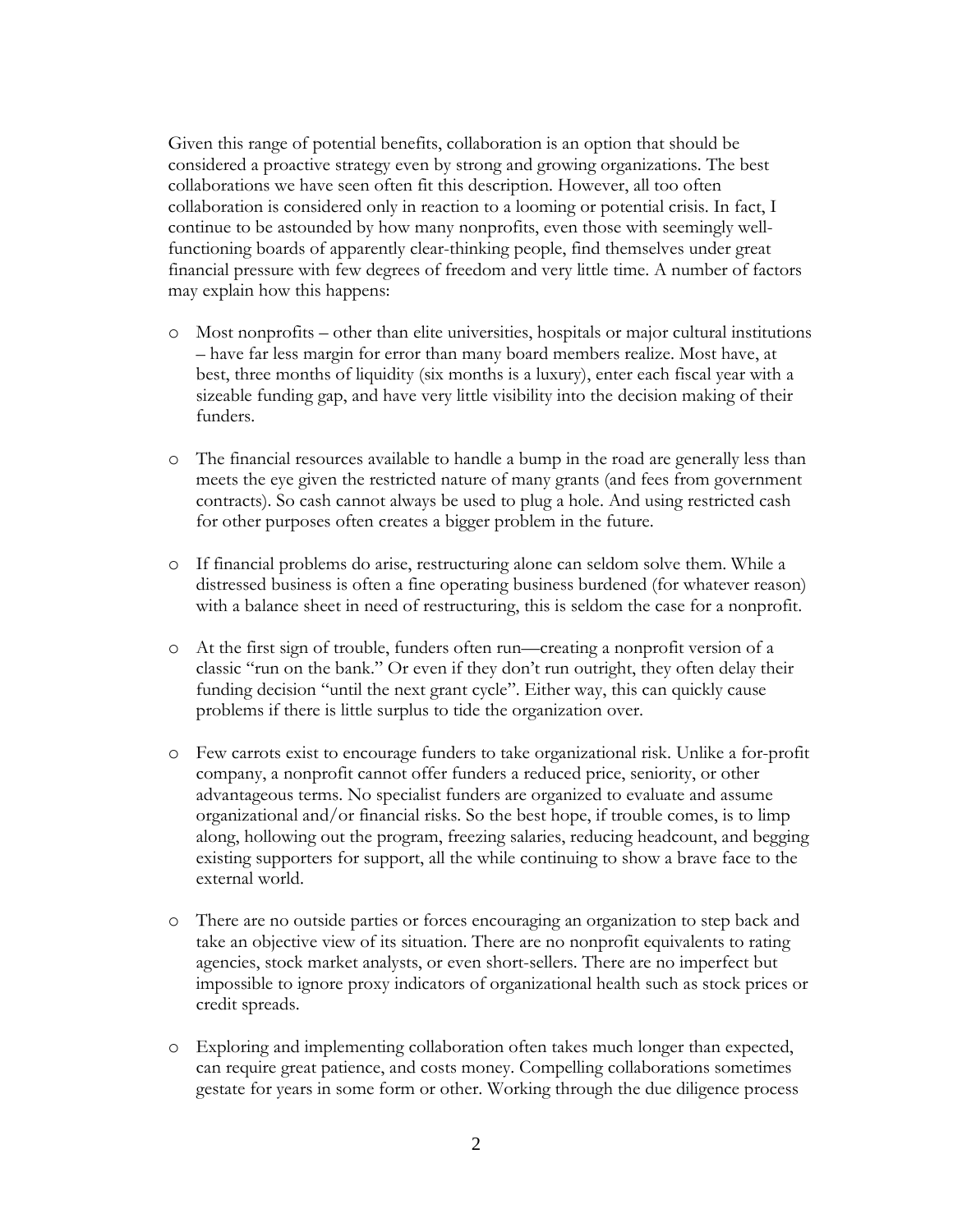to evaluate a collaboration and the legal process to then implement it can also take time (setting up a  $501(c)(3)$  is easy; modifying one is not).

o Organizations are often surprised to discover that collaboration will inevitably involve some one-time costs (e.g. consulting, legal, accounting, real estate, insurance, severance, public relations, and IT) that they may not have the unrestricted funds available to cover, and that many funders are reluctant to cover these costs with new grants.

This long and discouraging list is only meant to suggest that since the clock often runs down faster than expected, it's best to get on the field early. There are a number of ways to meet potential collaboration partners or to get to know better an already-identified candidate. These include participating in Executive Director/CEO convenings organized by focus area or geography, joining an affinity group, or raising the subject with funders that are particularly active or plugged-in.

#### **II. Mission first**

Nothing should be discussed in any detail unless and until there is confidence that the potential collaboration would further the mission of your organization. In the simple case where organizations A and B combine, this could happen in three ways. The missions of A and B might be so similar that the combined mission just is the mission of each organization (e.g. Big Brothers Big Sisters in Chicago or Gilda's Club/Wellness Community). Alternatively, the combined mission could be more compelling to both A and B than their individual narrower missions. Finally, the combination could result in a new and changed mission that both organizations find compelling. (Less than complete collaborations – for example a back-office collaboration – should still be looked at from a mission-first standpoint though the connection will be indirect and the issues more straightforward.)

At least in the United States, we can usually take for granted that the fundamental mission of almost all for-profit businesses, other than those that are family-owned, is the same: make money for shareholders. But in the nonprofit world, mission alignment cannot be taken for granted even for organizations working in similar sectors or with mission statements that look similar from the outside.

There are important reasons to focus on mission before getting into details about governance, leadership, strategy, legal structure, IT systems, and the like. It is the duty of the board to oversee the organization in virtue of the mission and to use the assets for the benefit of public (i.e. the mission). It is the mission which keeps staff motivated and funders engaged. It is a joint focus on mission that will provide the ability to get through all the other tough issues. And there are so many impediments to any nonprofit collaboration that unless the potential mission-related benefits are significant, mutually acknowledged, and constantly communicated from the beginning then some nay-sayer will almost inevitably hijack the discussion and kill the opportunity before it gets off the ground (though often after considerable time and resources have been wasted.)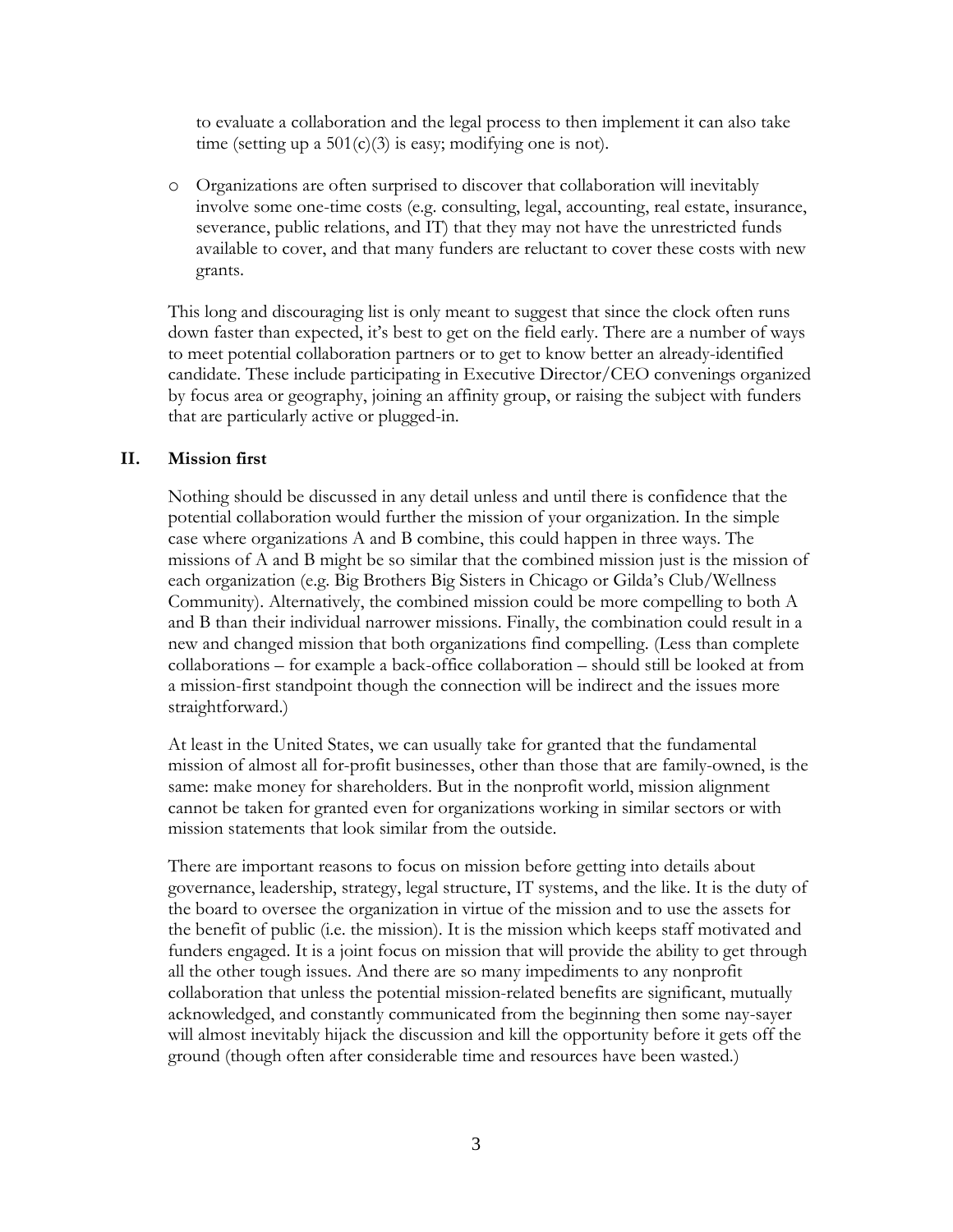Of course, "mission" is a notoriously slippery word that gets used in lots of different highly abstract ways while also overlapping with other things like "vision", "theory of change" and the like. But regardless of the terms used, there are four mission-related questions: What do we do? Why do we do it? What assumptions do we make about the "way the world works" and the ecosystem/environment in which we operate? How do we measure success? Mission alignment comes if there is significant overlap in the last three. (What the organizations *do* can be different as many collaborations are about expanding programmatic breadth.)

A focus on mission also provides an opportunity for the organization to step back and see itself as part of an ecosystem that is trying to have an impact in a given area. Taking this high-level, mission-first perspective can allow an organization to see the benefits of working with partners while tending to make other issues – e.g., their accounting system or ours? – seem parochial and relatively unimportant.

Unsurprisingly, serious consideration of a potential collaboration sometimes reveals unstated but important differences of view around the board table about the *real* mission of the organization. Important questions of mission can go unexamined for years in an environment where many organizations simply struggle to stay afloat and where "doing what we've always done" is the strategy of least-resistance. Individual board members need to recognize that the consensus-at-all-costs culture of many nonprofits can hinder the clear, decisive and timely decision making that collaboration often requires. Reaching unanimous agreement on *the* mission simply may not be possible. In this case, the collaboration (or its consideration) may provide a healthy opportunity for the organization to clarify and reaffirm *its* mission with the believers staying involved while the dissenters respectfully move on.

#### **III. Watch your language**

The nonprofit world has a language of its own: *capacity building*, *theories of change*, *logic models*. So too does the business world: *marginal costs*, *synergies*, *risk-adjusted returns*. And a nonprofit collaboration often brings together people from different nonprofits and from both the nonprofit and business worlds. Since many of these terms are ill-defined to begin with (*combination* versus *collaboration*, *mission* versus *vision*), language can become a source of confusion and needless friction unless particular care is taken to agree upfront on the right words and then stick with them.

*Acquisition*, *takeover*, *transaction*, *deal*, and even *merger* are loaded terms that should usually be avoided if *union*, *integration*, *combination*, or *collaboration* can take their place. Board members with transactional experience should be careful not to leave nonprofit professionals dazed and confused by using specialist business jargon (i.e. *MOU*, *Term Sheet*, and *Heads of Terms*). Even something as simple as using *we* in place of *you and us* can be helpful in building trust.

### **IV. Delay the lawyers**

Legal help can be vital to getting sensible collaborations done. Lawyers with the right experience can sometimes make the difference between success and failure. However, a premature focus on the legal aspects – both transactional and due diligence related – of a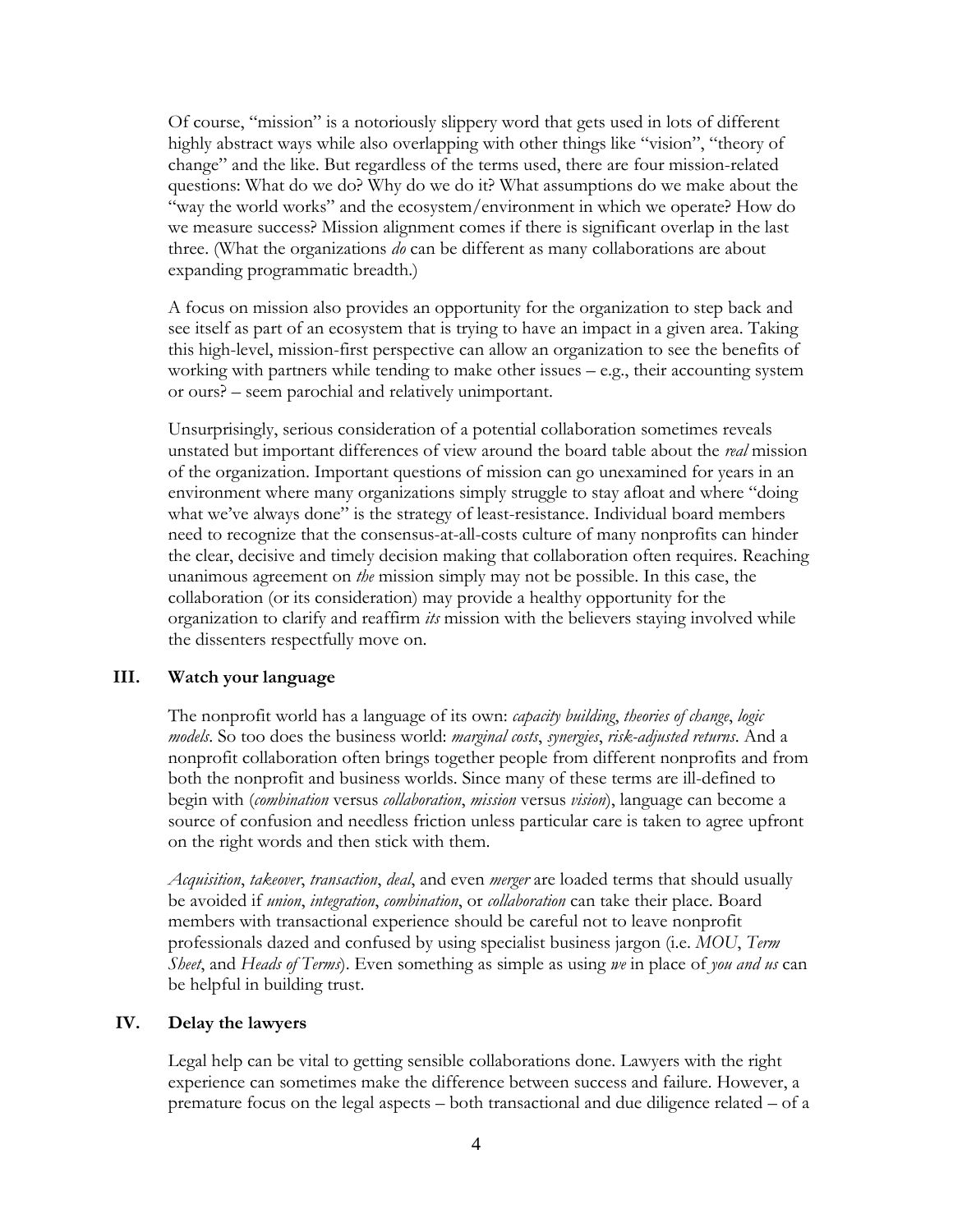potential collaboration runs the risk of distracting organizations and their boards from the mission-related (and other) issues likely to determine whether a given collaboration makes sense to begin exploring in earnest (it also creates a needless risk of wasting time and money). I have yet to see a collaboration that the organizations wanted to pursue but which ultimately proved impossible for legal reasons.

### **V. Don't forget the money**

Board members, particularly those with a business background, seem to think that nonprofit collaboration is *always* about cost savings. On the other hand, consultants seem to suggest that it is *never* about cost savings. The truth is somewhere in between. While potential cost savings are not a sufficient reason to pursue collaboration in the absence of mission alignment, they can still be very meaningful relative to the cost of making the collaboration happen. For example, if a merger that will cost \$200,000 to consummate is expected to save \$600,000 over four years (because of reduced costs of \$150,000 per year), then, even in purely financial terms, it represents a highly leveraged 3:1 return. In effect, funding the collaboration is a highly-leveraged capacity building grant. Moreover, even if the savings are modest relative to the total scale of the combined organization, they may be very important at the margin and will often come from a reduction in the type of expenses that are the most difficult to fund – overhead. And the reality of this 3:1 leverage would be no less true if, like many nonprofits, the organization chose to reallocate the \$600,000 to provide additional services rather than shrinking in absolute terms.

The good news is that potential cost savings are not difficult to estimate. The expenses of running most nonprofits are overwhelmingly personnel-related; people in nonprofits work hard and few are highly compensated. So unless the combined organization will be doing much less than the organizations were before the collaboration, there will not be much opportunity to reduce costs in programmatic areas. However, there can often be easily identifiable redundancies in overhead functions (like HR, accounting, and development) as well as in areas like real estate, insurance, or technology.

But while money should not be forgotten in conjunction with cost savings, it should be forgotten with respect to price. In the nonprofit world, there is no real analogy to purchase price as money very rarely changes hands when transactions happen. Even in the extreme situation where an observer might rightly conclude that a strong "buyer" is acquiring a terrific program from a "selling" organization that needs the cash, it's a mistake to assume that they are going to pay upfront for the privilege. From a purely financial standpoint, even the best nonprofit program is a liability. Leaving aside what it would do with the money, could even one of the best organizations (for example, Teach For America) actually sell its program to another nonprofit for cash? I doubt it.

### **VI. Get help**

Very few nonprofits have been through multiple collaborations; most have been through exactly none. However, experienced practitioners can help provide legal, consulting, and facilitation services to help navigate the process of exploring and implementing a collaboration. These include larger organizations like LaPiana Consulting, the Bridgespan Group, or Fiscal Management Associates, as well as local and regional firms like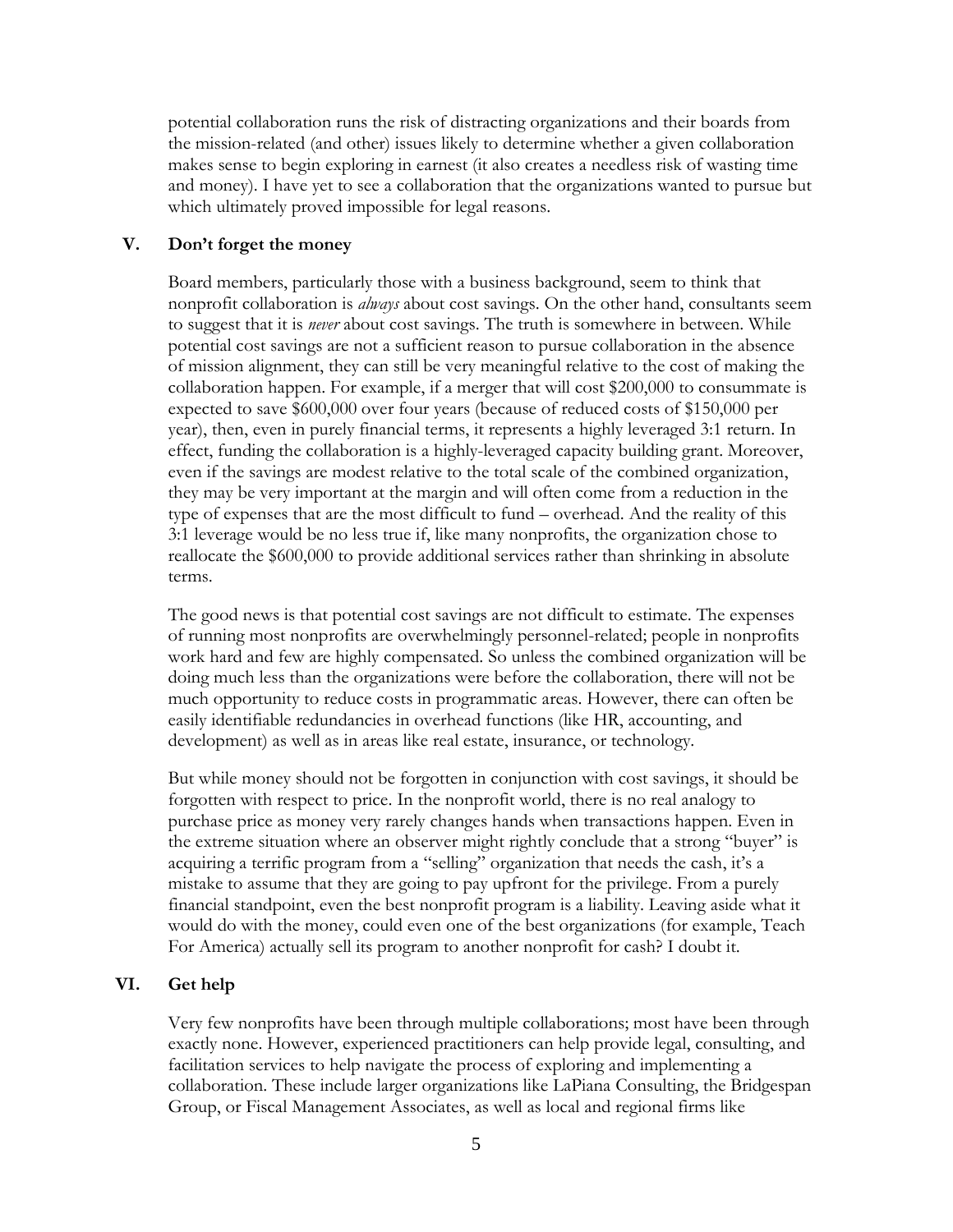KransePlows and Lamb Advisors. A number of law firms have dedicated nonprofit practices while others may make their services on a pro-bono basis. These law firms can be approached directly or through groups like the Lawyers Alliance for New York. Community foundations can also be good sources of referrals to these types of practitioners. Some community foundations, such as the Boston Foundation, for example, have recently set up particular programs to fund this type of assistance to qualifying nonprofits in their areas. In other cases, a critical mass of local funders have come together to enable collaboration in a particular sector.

#### **VII. Don't dawdle**

Exploring a potential collaboration takes time. Yet protracted discussions can be exhausting for all parties and potentially unsettling to the organizations as word gets around to staff and funders that something might happen. Boards must push themselves to go "as fast as we can but as slow as we must."

#### **VIII. Celebrate!**

Collaboration is like marriage: if you can't celebrate, don't consummate. While the nattering nabobs of non-profit negativity may always remain lukewarm to nonprofit M&A, probably from some visceral feeling that these transactions and the associated language are part of the objectionable corporatization of the nonprofit sector, who cares?

And don't let anyone bamboozle you into conceding that if research suggests that the majority of for-profit M&A transactions destroy value then the situation in the nonprofit sector must be worse – this is exactly backwards. The results of for-profit M&A are likely to be worse since it is easier (there are many intermediaries and helpers to get it done) and there are many bad reasons – ego, market share, the thrill of the auction, personal enrichment – to pursue it. Furthermore, all the research really says is that forprofit acquirers often pay too much. But in financial terms, nonprofits *pay nothing* to collaborate other than incurring modest transaction costs which are a generally small fraction of the potential benefits despite the abhorrence of most funders to cover them.

So regardless of the truth about collaboration *in general*, the brute fact remains that there are 1.0+ million nonprofit organizations in the United States pursuing diverse missions and operating in an environment of social, demographic, technological, political and financial change. In an environment of this scale and complexity, some nonprofit collaborations will be sensible, well thought-through, and mission enhancing, while others won't.

One litmus test for any given collaboration is to imagine that you're reading the press release announcing the collaboration or attending the first gala after it. Would it be a celebration? Could it be if you were able to put aside your purely personal considerations? If not, then perhaps one or both parties should seriously consider (or reconsider) other options such as continuing the status-quo, pursuing a different type of collaboration, pursuing the same type of collaboration with a different partner, undertaking a restructuring, or simply dissolving in an orderly way.